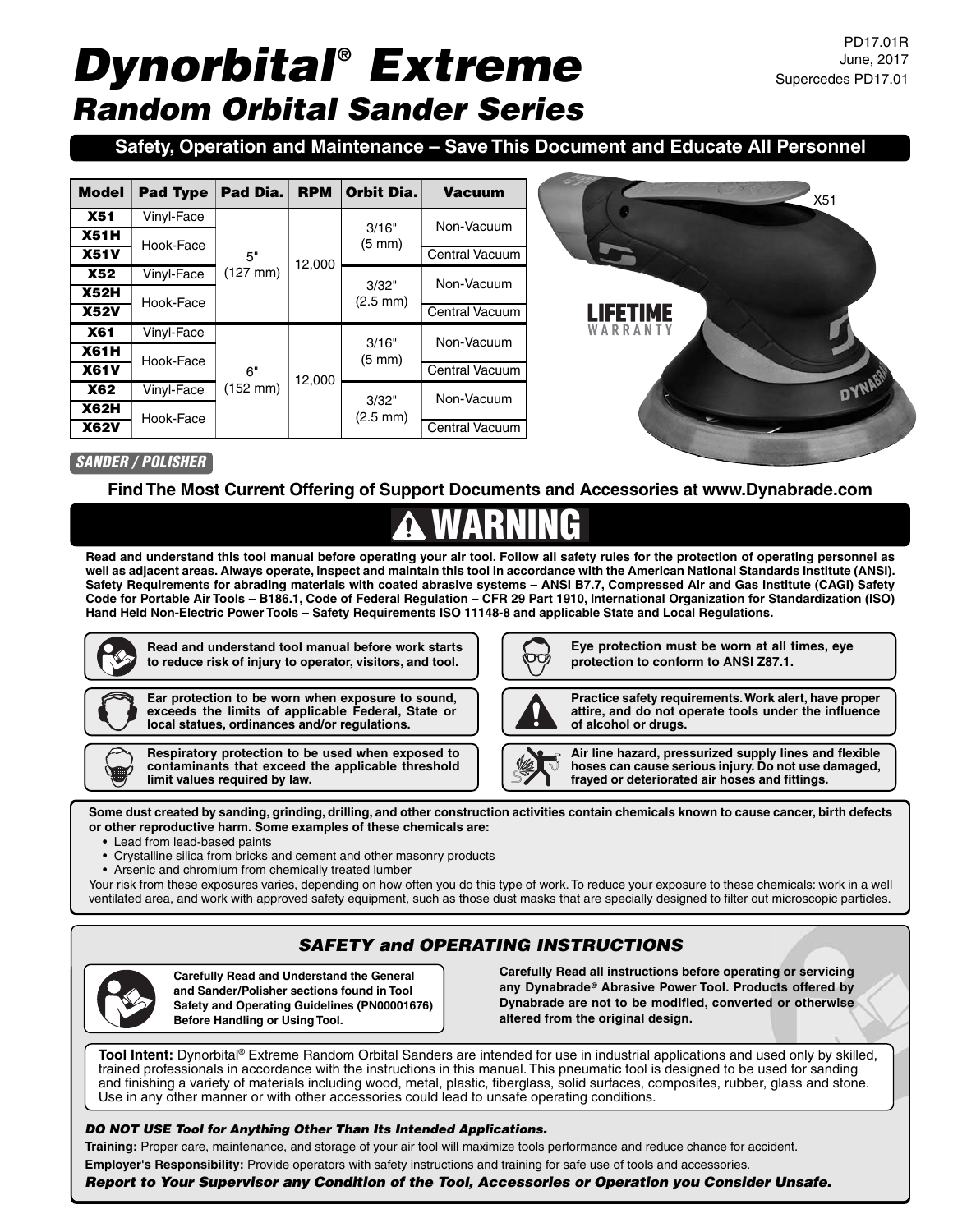# *MAINTENANCE INSTRUCTIONS*

**Important:** To keep tool safe, a Preventative Maintenance Program is recommended. The program should include inspection of the tool and all related accessories and consumables, including air lines, pressure regulators, filters, oilers, etc. (refer to CAGI B186.1 for additional maintenance information). If accessory or tool breakage occurs, investigate failure to determine the cause and correct before issuing tool for work. Use the following schedule as a starting point in developing a Preventative Maintenance Program. If tool does not operate properly (RPM, vibration, start/stop) after these scheduled checks or at any time, the tool must be repaired and corrected before returning tool to use.

#### *INSTALLATION*

- To ensure long life and dependable service, use a Closed Loop Air System and Filter-Regulator-Lubricator (FRL) as diagramed below.
- Each tool should have its own dedicated hose connected to an air supply FRL. Quick disconnects should be installed at the FRL in an effort to reduce contamination into the tool. Securely affix all fittings and hose assemblies.
- It is strongly recommended that all Dynabrade rotary vane air tools be used with a Filter-Regulator-Lubricator to minimize the possibility of misuse due to unclean air, wet air or insufficient lubrication. Dynabrade recommends the following: **10690** Air Line Filter-Regulator-Lubricator — Provides accurate air pressure regulation, two-stage filtration of water contaminants and micro-mist lubrication of pneumatic components.
- Dynabrade recommends 1 drop of air lube per minute for each 20 SCFM (example: if the tool specification states 40 SCFM, set the drip rate on the filter-lubricator to 2 drops per minute). **95842** Dynabrade Air Lube is recommended.

#### *MAINTENANCE SCHEDULE*

Maintenance schedules depend on the type and style of tool. Refer to page 3 to reference symbols associated with specific maintenance items/areas. Match maintenance schedules accordingly. See page 4 for any additional maintenance information.

**Note:** Turbine style air motors do not require oil.

#### **Daily (every 8 hours):**

• Inspect tool and accessories for damage or broken parts. Replace items as necessary to ensure proper operation and safety.

**O**

Lubricate motor as recommended. Use **95842** Dynabrade Air Lube (10W/NR). Apply 1 drop/minute of air lube per 20 SCFM.

• Check air line pressure with a gage. (MAX. 90 PSIG or 6.2 Bar operating pressure at the air inlet of the tool.)



Lubricate wick system and right angle gears through gear case fitting. Apply 3 plunges of **95848** Gear Oil. Use **95541** Lubricant Gun (Prime lubricant gun before use).

• Check tool for proper operation: If operating improperly or demonstrates unusual vibration, the tool must be serviced and problem corrected before further use.

#### **Every 20 Hours/Once a Week (which ever comes first):**



For tools without "wick system", lubricate right angle gears through lubricant fitting. Apply 1 plunge of **95544** Grease. Use **95541** Lubricant Gun. (Prime lubricant gun before use).

• Measure RPM (speed) by setting air pressure to 90 PSIG (6.2 Bar) at tool inlet, without accessory mounted, while the tool is running. Using

## *CLOSED LOOP AIR SYSTEM*

**Sloped in Direction of Air Flow**

- Dynabrade Air Power Tools are designed to operate at 90 PSIG (6.2 Bar) maximum air pressure at the tool inlet, when the tool is running. Use recommended regulator to control air pressure.
- Ideally the air supply should be free from moisture. To facilitate removing moisture from air supply, the installation of a refrigerated air dryer after the compressor and the use of drain valves at each tool station is recommended.

*Lubricator Setting* 1 Drop/Minute per 20 SCFM tachometer, check spindle speed of the tool. Unless otherwise stated the no-load speed may not exceed the rated speed. If tool speed exceeds maximum rated RPM, service as required and correct before use.

- If tool is running too fast: look for worn, damaged or missing governor, air control rings and silencer(s). Service as required.
- If tool is running too slow: look for malfunctioning governor, clogged inlet screen, silencer(s) or air stream. Service as required.

**Note:** Special care must be taken when servicing governors. Refer to specific tool manual for governor instructions and/or speed control devices. Governor assemblies made from molded plastic components are non-serviceable and must be replaced.

#### **Every 50 Hours:**



Lubricate planetary gears through gear case fitting with 3 plunges of **95544** Grease. Use **95541** Lubricant Gun. (Prime lubricant gun before use).

*REPAIR*

- Use only genuine Dynabrade replacement parts to ensure quality. To order replacement parts, specify Model#, Serial# and RPM of your air tool.
- Mineral spirits are recommended when cleaning the tool and parts. Do not clean tool or parts with any solvents or oils containing acids, esters, ketones, chlorinated hydrocarbons or nitro carbons.
- A Motor Tune-Up Kit is available which includes high wear and medium wear motor parts.
- Air tool markings must be kept legible at all times, if not, reorder housing and replace. User is responsible for maintaining specification information.



After maintenance is performed on tool, add a few drops of **95842** Dynabrade Air Lube to the tool inlet and start the tool a few times to lubricate air motor. Verify RPM (per 20 hr maintenance schedule), vibration and operation.

#### *HANDLING & STORAGE*

- Use of tool rests, hangers and/or balancers is recommended.
- Protect tool inlet from debris (see Notice below).
- **Do Not** carry tool by air hose or near the tool throttle lever.
- Store accessories in protective racks or compartments to prevent damage.
- Follow the handling instructions outlined in the operating instructions when carrying the tool and when changing accessories.
- Protect accessories from exposure to water, solvents, high humidity, freezing temperature and extreme temperature changes.

#### *END OF USE/DISPOSAL*

When tool has reached its end of useful service, disassemble tool into its primary components (i.e. steel, aluminum and plastic) and recycle or discard per local, state and/or federal regulations as to not harm the environment.

#### *NOTICE*

All Dynabrade air motors use the highest quality parts available and are manufactured to exacting tolerances. Air motor failures are often traced to lack of lubrication or unclean air supply. Compressed air can force dirt and other contaminants into motor bearings causing early failure.Contaminants can score cylinder wall and vanes resulting in reduced efficiency and power. Our warranty obligation is contingent upon proper use of our tools. Air motors which have been subjected to misuse, contaminated air or lack of lubrication will void warranty.

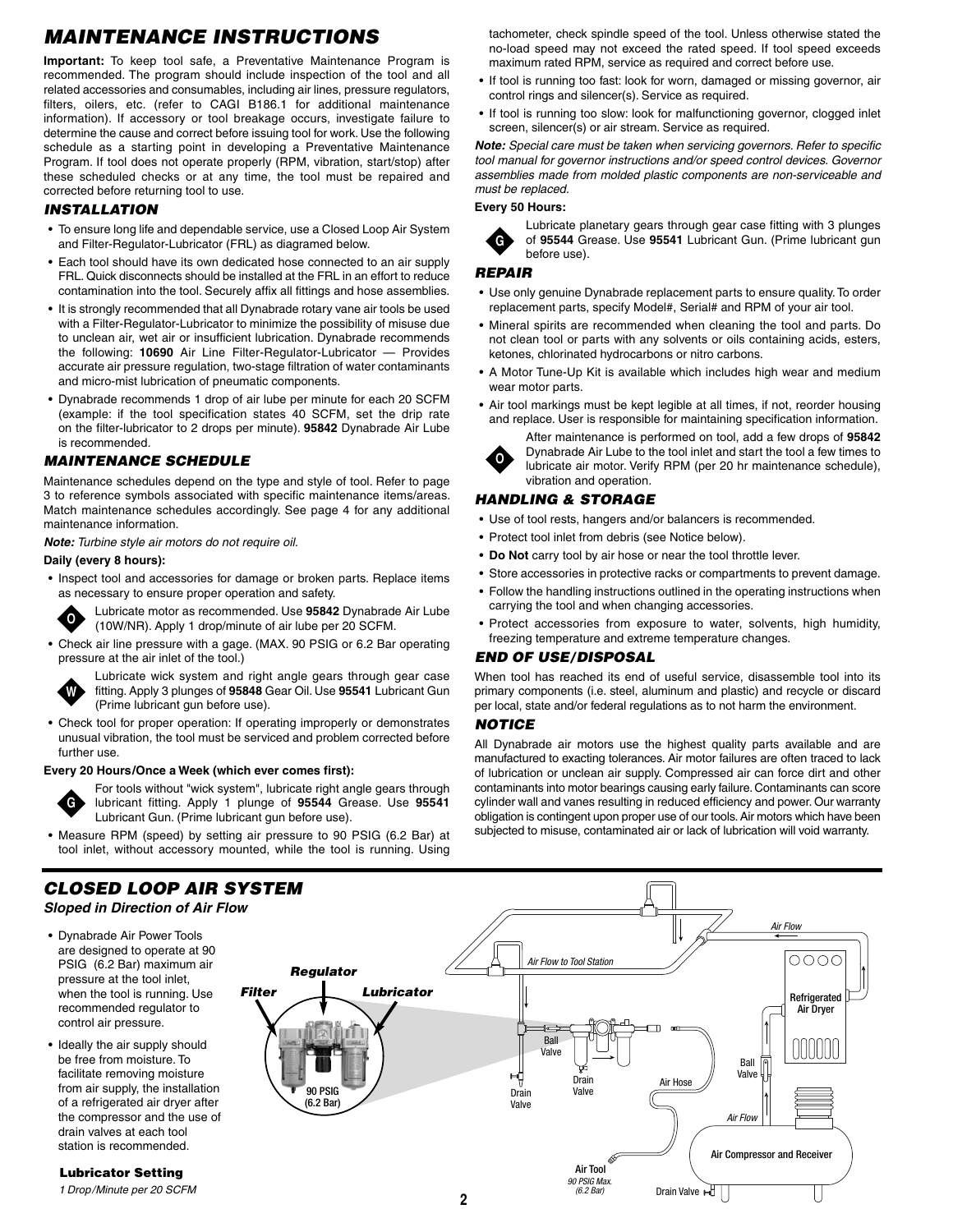#### *Models*

**X51, X51H, X51V, X52, X52H, X52V -** *5" Diameter* **X61, X61H, X61V, X62, X21H, X62V -** *6" Diameter*

# *Dynorbital® Extreme*

**ITEM P/N DESCRIPTION QTY.** 

PAD – X51, X52 PAD – X51H, X52H

56106T 54325T

**A8 O1**

Complete Assembly

|                                                                                                | 16<br>A <sub>8</sub>                                                                                      |
|------------------------------------------------------------------------------------------------|-----------------------------------------------------------------------------------------------------------|
| 14<br>8<br>$13$<br>12                                                                          | லி<br>15<br>Ø                                                                                             |
| 10<br>♦<br>$\hat{\mathcal{O}}$<br>٨<br>$\circledast$<br>6<br>$\overline{11}$                   |                                                                                                           |
| 9<br>5<br>$\left( 4.8\right)$<br>4.16                                                          |                                                                                                           |
| (4.15)<br>0                                                                                    |                                                                                                           |
| 4.14<br>(4.11)<br>$^{\prime}$ O <sub>1</sub><br>O<br>O<br>$(4.13)$ O <sub>1</sub><br>4.10<br>K |                                                                                                           |
| (4.12)<br>4.9<br>4.8<br>4.7                                                                    |                                                                                                           |
| 4.6<br>4.5                                                                                     |                                                                                                           |
| $(4.4)$ $A_2$<br>4.3                                                                           |                                                                                                           |
| 4.2<br>2.41<br>3<br>Īþ3<br>$\overline{\mathbf{2}}$                                             |                                                                                                           |
| $\boxed{0}$<br><b>MOZ</b><br>w<br>1                                                            | <b>KEY</b><br>Oil: $O_1$ = Air Lube                                                                       |
| A<br>(⊴<br>2<br>B<br>т                                                                         | Adhesive: $A_2$ = Loctite #271<br>$A_8$ = Loctite #567<br>Torque: $N \cdot m \times 8.85 = lb \cdot in$ . |
| $\mathbf{E}$                                                                                   | $X = Torque Value (N•m)$                                                                                  |

| 1    | 54334<br>56107T<br>54327T<br>54339                                                                       | PAD – X51V, X52V<br>PAD - X61, X62<br>PAD - X61H, X62H<br>PAD - X61V, X62V                                                                                                                                       |        |
|------|----------------------------------------------------------------------------------------------------------|------------------------------------------------------------------------------------------------------------------------------------------------------------------------------------------------------------------|--------|
| 2    | 59340<br>59341                                                                                           | SHROUD - X51, X51H, X52, X52H, X61, X61H, X62, X62H<br>SHROUD - X51V, X52V, X61V, X62V                                                                                                                           |        |
| 3    | 59058                                                                                                    | <b>LOCK RING</b>                                                                                                                                                                                                 | 1      |
| 4    | 69480<br>69481<br>69482<br>69483                                                                         | DROP-IN MOTOR ASSEMBLY - X51, X51H, X51V<br>DROP-IN MOTOR ASSEMBLY - X52, X52H, X52V<br>DROP-IN MOTOR ASSEMBLY - X61, X61H, X61V<br>DROP-IN MOTOR ASSEMBLY - X62, X62H, X62V                                     | 1      |
| 4.1  | 57069                                                                                                    | <b>SHAFT</b>                                                                                                                                                                                                     | 1      |
| 4.2  | 95630                                                                                                    | <b>SNAP RING</b>                                                                                                                                                                                                 | 1      |
| 4.3  | 59084                                                                                                    | <b>SEAL</b>                                                                                                                                                                                                      | 1      |
| 4.4  | 56052                                                                                                    | <b>BEARING</b>                                                                                                                                                                                                   | 1      |
| 4.5  | 59061<br>59066<br>59062<br>59067                                                                         | SHAFT BALANCER - X51, X51H, X51V<br>SHAFT BALANCER - X52, X52H, X52V<br>SHAFT BALANCER - X61, X61H, X61V<br>SHAFT BALANCER - X62, X62H, X62V                                                                     | 1      |
| 4.6  | 59057                                                                                                    | <b>FRONT BEARING SEAL</b>                                                                                                                                                                                        | 1      |
| 4.7  | 59083                                                                                                    | <b>FELT WASHER</b>                                                                                                                                                                                               | 1      |
| 4.8  | 58368                                                                                                    | <b>BEARING</b>                                                                                                                                                                                                   | 2      |
| 4.9  | 59333                                                                                                    | <b>FRONT BEARING PLATE</b>                                                                                                                                                                                       | 1      |
| 4.10 | 59134                                                                                                    | <b>CYLINDER SLEEVE</b>                                                                                                                                                                                           | 1      |
| 4.11 | 95529                                                                                                    | 0-RING                                                                                                                                                                                                           | 1      |
| 4.12 | 59133                                                                                                    | <b>CYLINDER SLEEVE ADAPTER</b>                                                                                                                                                                                   | 1      |
| 4.13 | 01024                                                                                                    | 0-RING                                                                                                                                                                                                           | 1      |
| 4.14 | 56047                                                                                                    | KEY                                                                                                                                                                                                              | 1      |
| 4.15 | 59380                                                                                                    | ROTOR/VANE ASSEMBLY                                                                                                                                                                                              | 1      |
| 4.16 | 59332                                                                                                    | <b>REAR BEARING PLATE</b>                                                                                                                                                                                        | 1      |
| 5    | 59355<br>59371<br>59365<br>59357<br>59373<br>59367<br>59356<br>59372<br>59366<br>59358<br>59374<br>59368 | HOUSING - X51<br>HOUSING - X51H<br>HOUSING - X51V<br>HOUSING - X52<br>HOUSING - X52H<br>HOUSING - X52V<br>HOUSING - X61<br>HOUSING - X61H<br>HOUSING - X61V<br>HOUSING - X62<br>HOUSING - X62H<br>HOUSING - X62V | 1      |
| 6    | 95578                                                                                                    | PIN                                                                                                                                                                                                              | 1      |
| 7    | 97045                                                                                                    | PLUNGER PIN                                                                                                                                                                                                      | 1      |
| 8    | 59337<br>59338                                                                                           | THROTTLE LEVER - X51, X51H, X61, X61H, X51V, X61V<br>THROTTLE LEVER - X52, X52H, X62, X62H, X52V, X62V                                                                                                           | 1      |
| 9    | 45310                                                                                                    | TIP VALVE SEAL                                                                                                                                                                                                   | 1      |
| 10   | 58365                                                                                                    | TIP VALVE                                                                                                                                                                                                        | 1      |
| 11   | 01468                                                                                                    | <b>SPRING</b>                                                                                                                                                                                                    | 1      |
| 12   | 56027                                                                                                    | MUFFLER INSERT                                                                                                                                                                                                   |        |
| 13   | 59346                                                                                                    | GASKET                                                                                                                                                                                                           | 1      |
| 14   | 59342<br>59343                                                                                           | EXHAUST COVER - X51, X51H, X52, X52H,<br>X61, X61H, X62, X62H                                                                                                                                                    | 1      |
| 15   | 59339                                                                                                    | EXHAUST COVER - X51V, X61V, X52V, X62V<br>VACUUM CUFF - X51V, X61V, X52V, X62V                                                                                                                                   | 1      |
|      |                                                                                                          |                                                                                                                                                                                                                  |        |
| 16   | 59335<br>50679                                                                                           | INLET BUSHING<br>OPEN END WRENCH - 26mm                                                                                                                                                                          | 1<br>1 |
|      |                                                                                                          |                                                                                                                                                                                                                  |        |

**Always follow adhesive manufacturers cleaning and priming recommendations.**